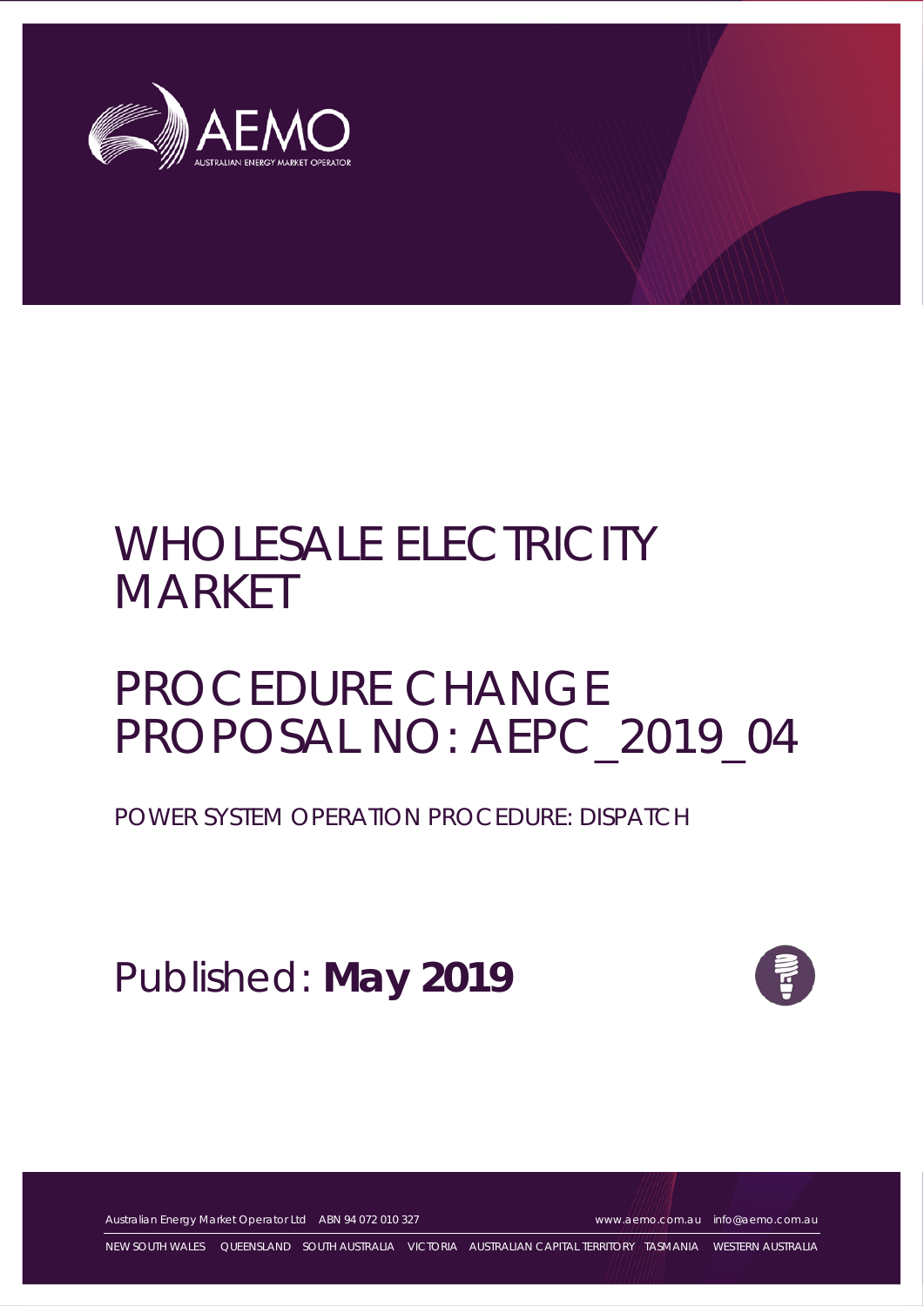



© 2019 Australian Energy Market Operator Limited. The material in this publication may be used in accordance with the copyright permissions on AEMO's website.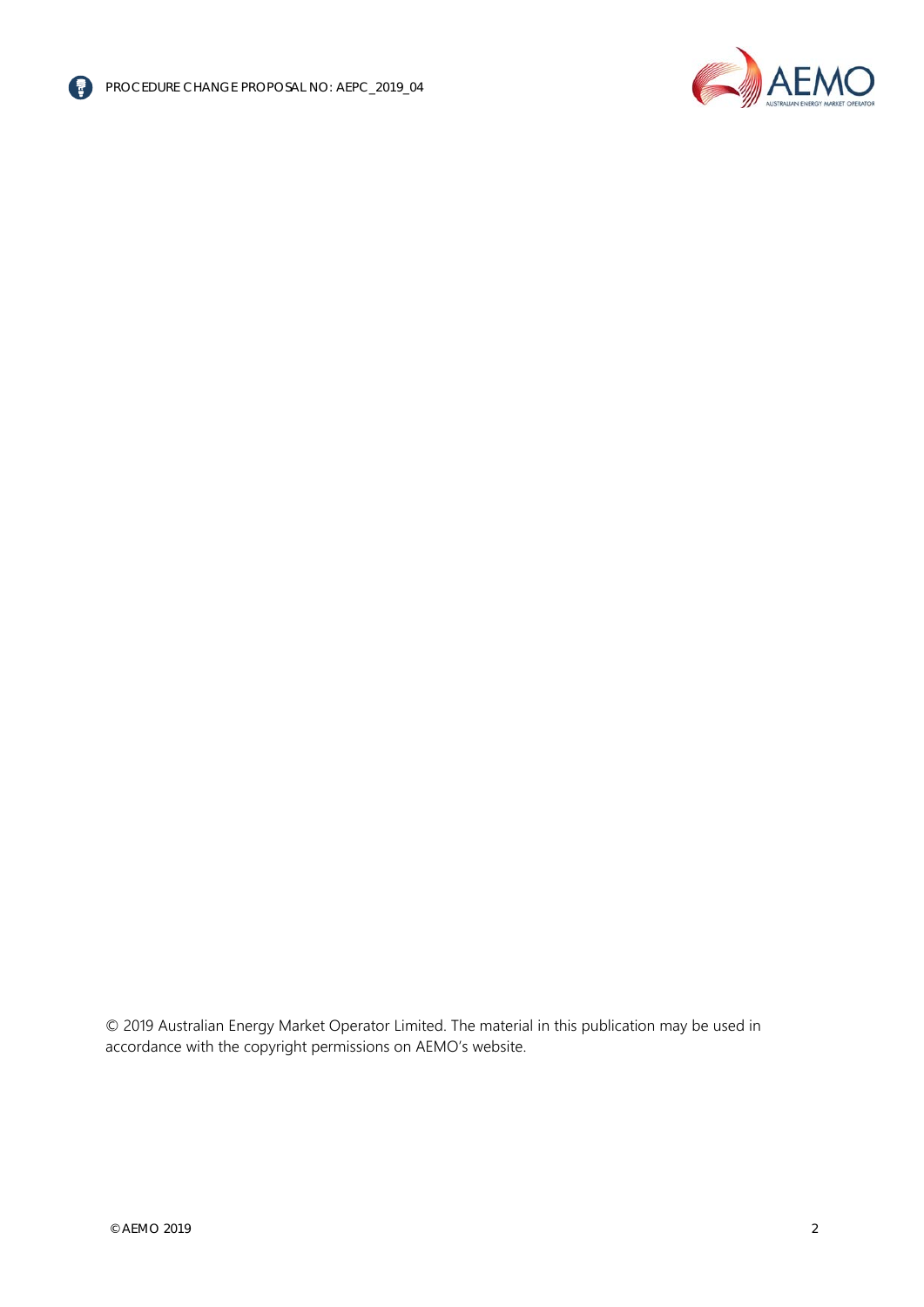

### <span id="page-2-0"></span>**EXECUTIVE SUMMARY**

The publication of this Procedure Change Proposal and accompanying call for submissions commences the Procedure Change Process conducted by AEMO to consider a proposed revised Power System Operation Procedure: Dispatch under the Wholesale Electricity Market Rules (WEM Rules).

The proposed revised Power System Operation Procedure is required by clauses 3.21B.8, 7.2.5, 7.6.10A, 7.6.13, 7.6A.2, 7.6A.7, 7.7.4A, 7.7.5A, 7.7.5B, 7.7.5C, 7.7.9, 7.9.19, 7.13.1(eD), 7.13.3, 7A.3.7, 7A.3.15, and 7B.1.4 of the WEM Rules. Due to the scope of the Procedure, AEMO intends to revise the Procedure in phases, as follows:

- (a) the current Procedure Change which makes:
	- (i) editorial clarifications; and
	- (ii) changes required by upcoming Rule Changes, audit items, or operational matters as detailed in section [3.1;](#page-10-0) and
- (b) September 2019 relocate settlement data and administration matters to a new Power System Operation Procedure; and
- (c) January 2020 revise dispatch matters.

This Procedure Change Proposal includes this document, which outlines the reason for the proposed amendments to the Market Procedure, and the proposed Market Procedure itself, which is available at:

[http://www.aemo.com.au/Stakeholder-Consultation/Consultations/AEPC\\_2019\\_04.](http://www.aemo.com.au/Stakeholder-Consultation/Consultations/AEPC_2019_04)

AEMO invites stakeholders to suggest alternative options or drafting where they consider that these would improve the procedure or better meet the Wholesale Market Objectives in section 122(2) of the *Electricity Industry Act 2004* (Electricity Industry Act) (and clause 1.2.1 of the WEM Rules).

Stakeholders are invited to submit written responses on the proposed Power System Operation Procedure by 5.00 pm Australian Western Standard Time (AWST) on 6 June 2019, in accordance with the call for submissions published with this Procedure Change Proposal.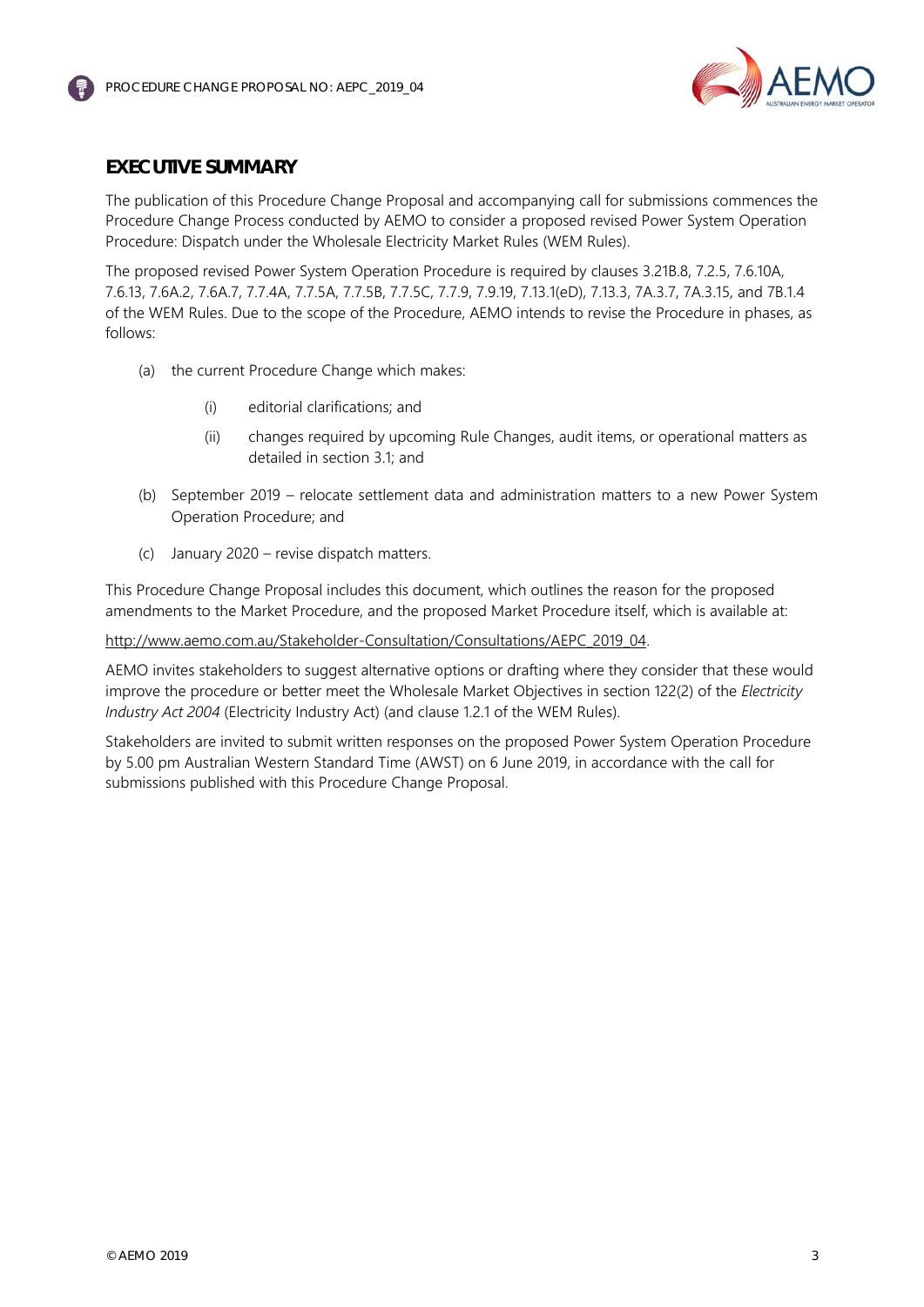

## **CONTENTS**

| <b>EXECUTIVE SUMMARY</b> |                                                                          | 3  |
|--------------------------|--------------------------------------------------------------------------|----|
| 1.                       | PROCEDURE CHANGE PROCESS                                                 | 5  |
| 2.                       | <b>BACKGROUND</b>                                                        | 7  |
| 2.1                      | Regulatory requirements                                                  | 7  |
| 2.2                      | Context for this consultation                                            | 10 |
| 3.                       | PROPOSED PROCEDURE CHANGE                                                | 11 |
| 3.1                      | Detail of the proposed procedure change                                  | 11 |
| 3.2                      | Proposed drafting                                                        | 11 |
| 3.3                      | Consultation to date                                                     | 11 |
| 3.4                      | Consistency with WEM Rules, Electricity Industry Act and WEM Regulations | 12 |
| 3.5                      | Consistency with Wholesale Market Objectives                             | 12 |
| 4.                       | <b>CONSULTATION PROCESS</b>                                              | 13 |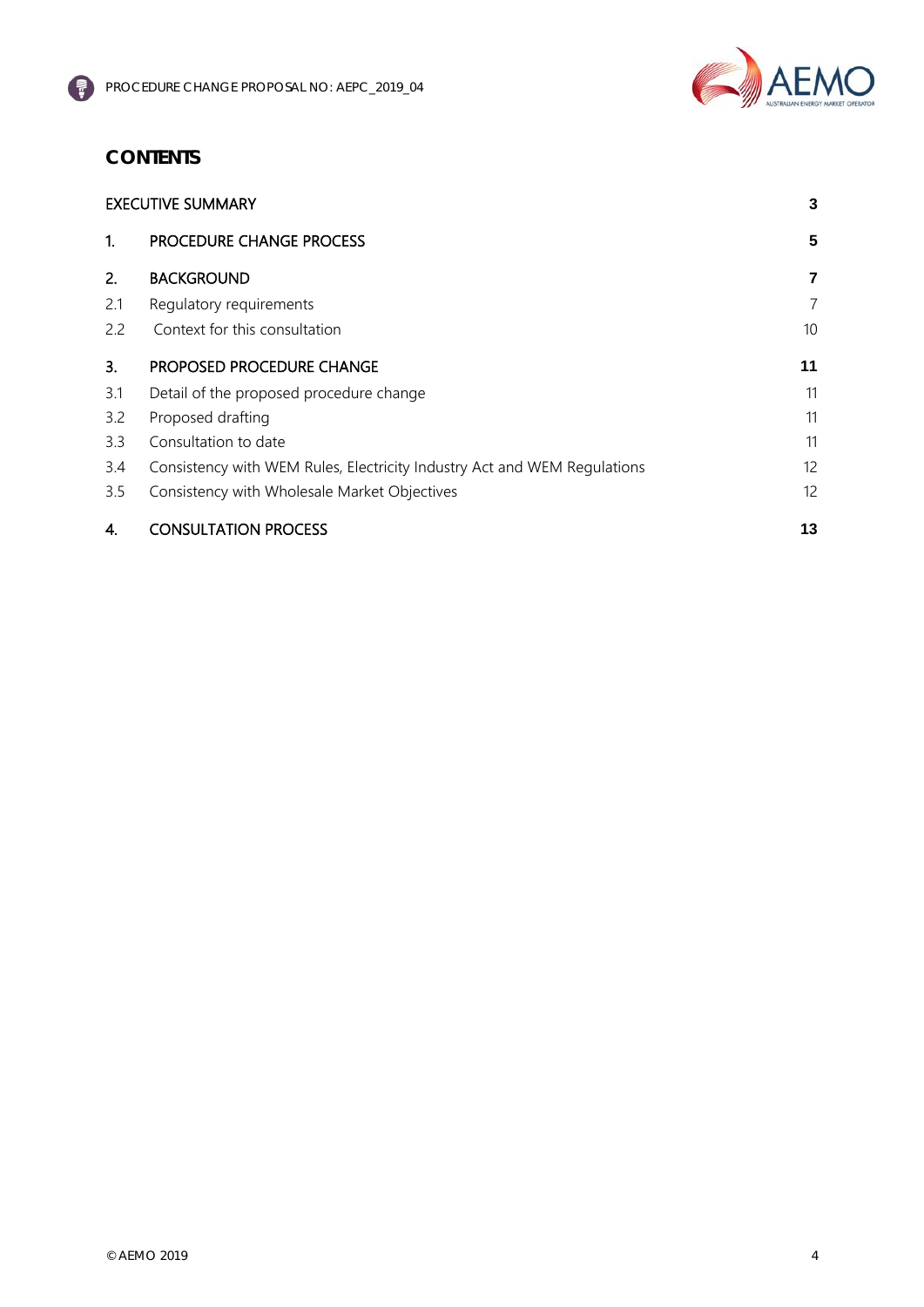



## <span id="page-4-0"></span>**1. PROCEDURE CHANGE PROCESS**

Section 2.10 of the WEM Rules outlines the Procedure Change Process.

AEMO may initiate the Procedure Change Process in respect of Market Procedures (including Power System Operation Procedures and the Monitoring and Reporting Protocol) for which it is responsible, by developing a Procedure Change Proposal. Rule Participants may notify AEMO where they consider an amendment or replacement of an AEMO Market Procedure would be appropriate (Clauses 2.10.1 and 2.10.2).

If an Amending Rule requires AEMO to develop new Market Procedures or amend or replace existing Market Procedures, then AEMO is responsible for the development, amendment or replacement of Market Procedures to comply with the Amending Rule (Clause 2.10.3).

Under clause 2.9.3 of the WEM Rules, Market Procedures:

- (a) must:
	- (i) be developed, amended or replaced in accordance with the process in the WEM Rules;
	- (ii) be consistent with the Wholesale Market Objectives; and
	- (iii) be consistent with the WEM Rules, the Electricity Industry Act and the WEM Regulations; and
- (b) may be amended or replaced in accordance with section 2.10 of the WEM Rules and must be amended or replaced in accordance with section 2.10 of the WEM Rules, where a change is required to maintain consistency with Amending Rules.

The Wholesale Market Objectives are:

- (a) to promote the economically efficient, safe and reliable production and supply of electricity and electricity related services in the South West interconnected system;
- (b) to encourage competition among generators and retailers in the South West interconnected system, including by facilitating efficient entry of new competitors;
- (c) to avoid discrimination in that market against particular energy options and technologies, including sustainable energy options and technologies such as those that make use of renewable resources or that reduce overall greenhouse gas emissions;
- (d) to minimise the long-term cost of electricity supplied to customers from the South West interconnected system; and
- (e) to encourage the taking of measures to manage the amount of electricity used and when it is used.

AEMO has published this Procedure Change Proposal in accordance with the Procedure Change Process in clause 2.10 of the WEM Rules.

AEMO's indicative timeline for this consultation is outlined below. Dates may be adjusted depending on the number and complexity of issues raised in submissions and any meetings with stakeholders.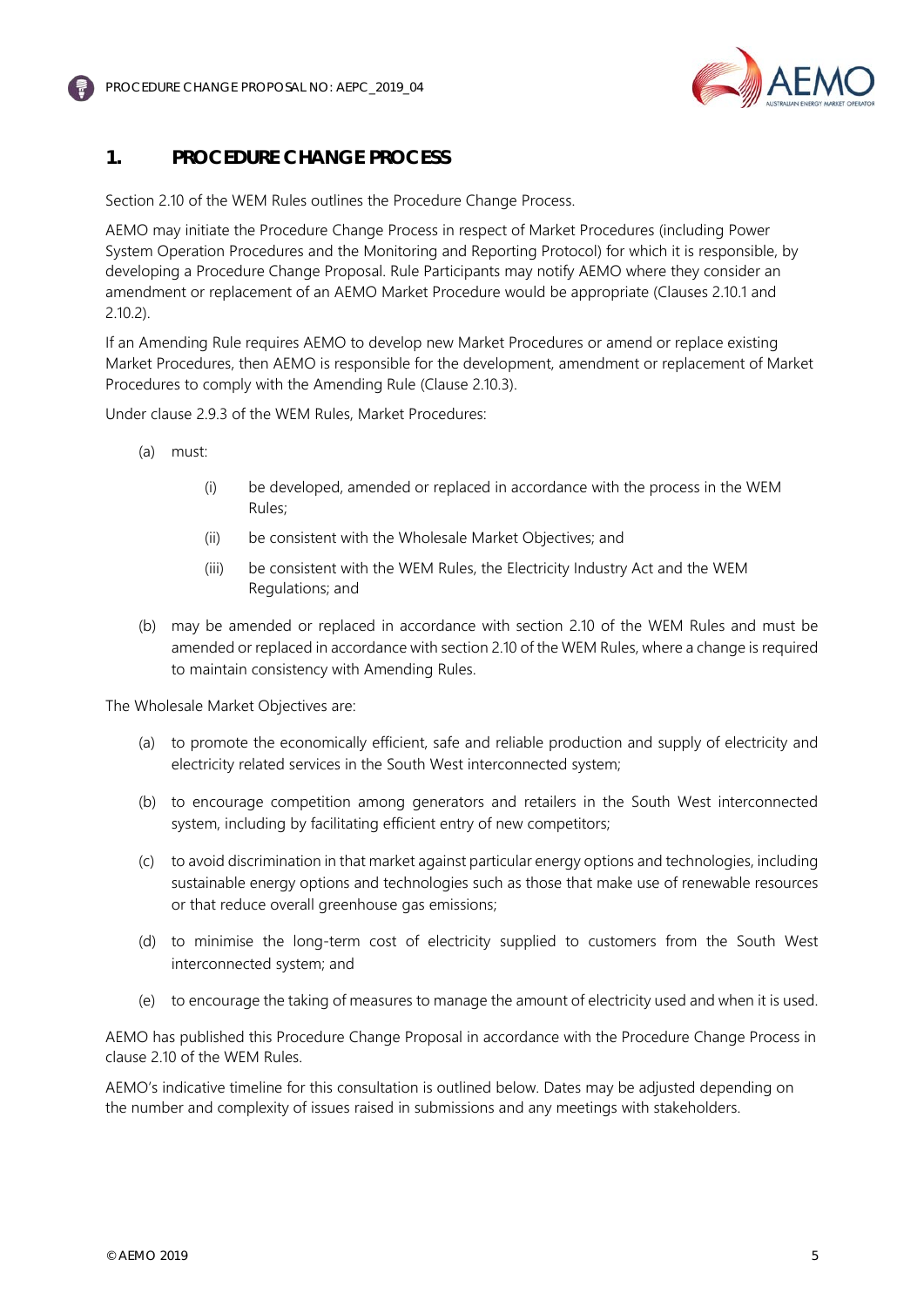



| <b>Process Stage</b>                              | Indicative date |
|---------------------------------------------------|-----------------|
| Procedure Change Proposal published               | 8 May 2019      |
| Submissions due on Procedure Change Proposal      | 6 June 2019     |
| Procedure Change Report published                 | 9 July 2019     |
| Proposed commencement of revised Market Procedure | 10 July 2019    |

Prior to the submissions due date, stakeholders may request a meeting with AEMO to discuss the issues and proposed changes raised in this Procedure Change Proposal.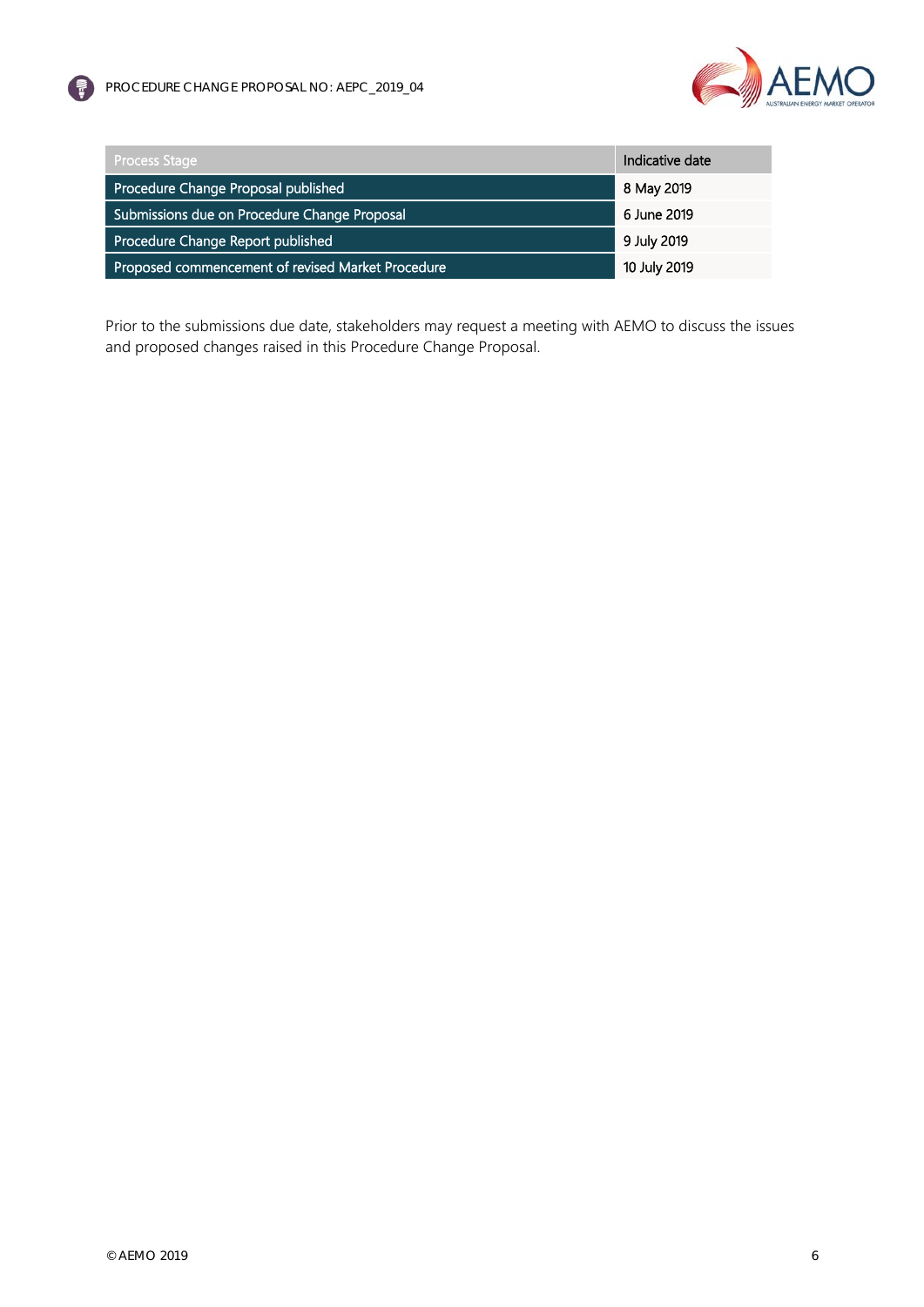

## <span id="page-6-0"></span>**2. BACKGROUND**

#### <span id="page-6-1"></span>**2.1 Regulatory requirements**

Clauses 3.21B.8, 7.2.5, 7.6.10A, 7.6.13, 7.6A.2, 7.6A.7, 7.7.4A, 7.7.5A, 7.7.5B, 7.7.5C, 7.7.9, 7.9.19, 7.13.1(eD), 7.13.3, 7A.3.7, 7A.3.15, and 7B.1.4 of the WEM Rules provide that:

*3.21B.8. System Management must document the procedure it follows to grant permission in accordance with section 3.21B in the Power System Operation Procedure and System Management and Market Participants must follow that documented Market Procedure.*

*7.2.5. Unless otherwise directed by System Management, each Market Generator must by 10 AM each day provide to System Management for each of its Intermittent Generators with capacity exceeding 10 MW its most current forecast of the MWh energy output of the Intermittent Generator for each Trading Interval between noon of the current Scheduling Day and the end of the corresponding Trading Day in a format and by a method specified in the Power System Operation Procedure.*

*7.6.10A. System Management must develop a Power System Operation Procedure documenting the manner and time in which the obligation in clause 7.6.10 is to be complied with, including how consumption is to be measured or estimated.*

*7.6.13. System Management must document in the Power System Operation Procedure the procedure to be*  followed, and must follow that documented Market Procedure, when scheduling and issuing Operating *Instructions to dispatch Registered Facilities covered by any Ancillary Service Contract in a form sufficient for audits and investigations under these Market Rules.*

*7.6A.2. With respect to the scheduling of Stand Alone Facilities for Ancillary Services and the scheduling of Facilities in the Balancing Portfolio generally:*

- *(a) at least once every month, Synergy must provide to System Management the following information in regard to the subsequent month:*
	- *(i) a plant schedule describing the merit order in which the Facilities in the Balancing Portfolio are to be called upon and any restrictions on the operations of such Facilities;*
	- *(ii) a plan for which fuels will be used in each Facility in the Balancing Portfolio and guidance as to how that plan might be varied depending on circumstances;*
	- *(iii) a description as to how Ancillary Services are to be provided from Facilities in the Balancing Portfolio; and*
	- *(iv) a description as to how Ancillary Services are to be provided from the Stand Alone Facilities,*

*where the format and time resolution of this data is to be described in a procedure;*

- *(b) System Management must provide to Synergy by 8:30 AM on the Scheduling Day associated with a Trading Day a forecast of total system demand for the Trading Day where the format and time resolution of this data is to be described in a procedure;*
- *(c) System Management must provide to Synergy by 4:00 PM on the Scheduling Day associated with a Trading Day:* 
	- *(i) a forecast of the requirements for energy in the Balancing Portfolio, being a forecast of the whole of system energy requirement less:*
		- *1. the aggregate energy of all Resource Plans associated with other Market Participants' Scheduled Generators and Dispatchable Loads, including Synergy's Dispatchable Loads; and*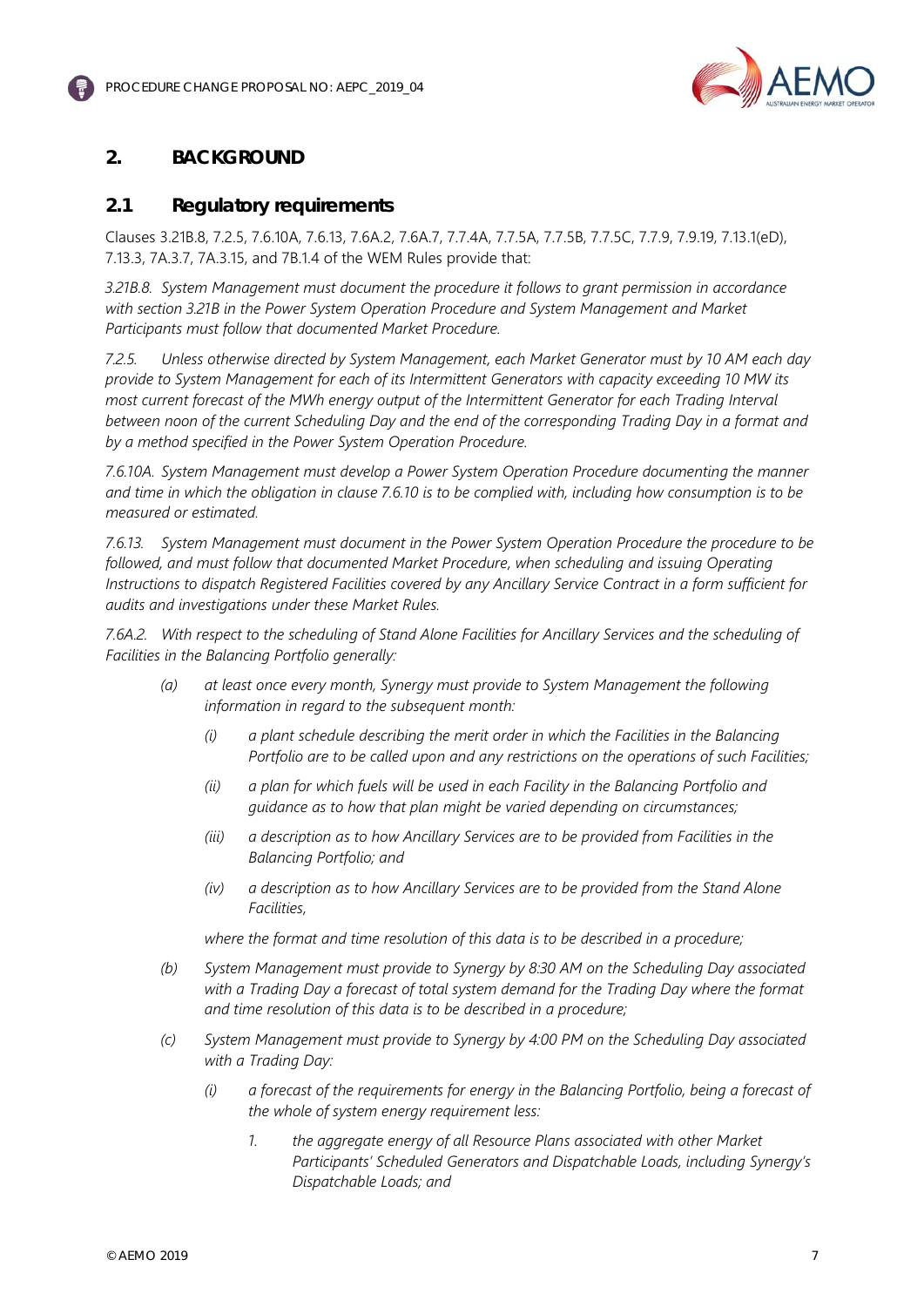

- *2. the aggregate forecast output of other Market Participants' Non-Scheduled Generators, including the aggregate forecast output of any Non-Scheduled Generators which are Stand Alone Facilities, for the Trading Day;*
- *(ii) the Dispatch Plan for each Facility for the Trading Day; and*
- *(iii) a forecast of the detailed Ancillary Services required from each Facility in the Balancing Portfolio and Ancillary Services from each Stand Alone Facility,*

*where the format and time resolution of this data is to be described in a procedure;*

- *(d) System Management must consult with Synergy in developing the information described in clause 7.6A.2(c) and Synergy must provide System Management with any information required by System Management in accordance with a procedure to support the preparation of the information in clause 7.6A.2(c). In the event of any failure by Synergy to provide information required by System Management in a timely fashion then System Management may use its reasonable judgement to substitute its own information;*
- *(e) System Management must determine by 4:00 PM on the Scheduling Day associated with a Trading Day the aggregate forecast output of all Non-Scheduled Generators for the Trading Day, referred to in clause 7.6A.2(c)(i)(2);*
- *(f) If after 4:00 PM on the Scheduling Day but prior to the start of a Trading Interval on the corresponding Trading Day, System Management becomes aware of a change in conditions which will require a significant change in the Dispatch Plan it may make such change but must notify Synergy of such change; and*
- *(g) Synergy must notify System Management as soon as practicable if it becomes aware that it is unable to comply with a Dispatch Plan, providing reasons as to why it cannot comply.*

*7.6A.7. Subject to clause 7.6A.8, System Management must document the procedures System Management and Synergy must follow to comply with this clause 7.6A, including the process to follow in developing the confidential procedure described in clause 7.6A.8, in the Power System Operation Procedure, and System Management and Synergy must follow that documented Market Procedure.*

*7.7.4A. When selecting Non-Balancing Facilities from the Non-Balancing Dispatch Merit Order, and subject to 7.6.1C and 7.6.1E, System Management must select them in accordance with the Power System Operation Procedure. The selection process specified in the Power System Operation Procedure must:*

- *(a) only discriminate between Non-Balancing Facilities based on response time and availability;*
- *(b) permit System Management to not curtail a Demand Side Programme when, due to limitations on the availability of the Demand Side Programme, such curtailment would prevent that Demand Side Programme from being available to System Management at a later time when it would have greater benefit with respect to maintaining Power System Security and Power System Reliability; and*
- *(c) not be inconsistent with section 7.6.*
- *7.7.5A. System Management must develop a Power System Operation Procedure specifying:*
	- *(a) information that a Market Participant must provide to System Management, for each of the Market Participant's Non-Scheduled Generators, and for each Trading Interval, for the purposes of:*
		- *(i) the estimate referred to in clause 7.7.5A(b);*
		- *(ii) the revised estimate referred to in clause 7.7.5A(c); or*
		- *(iii) step 6 of Appendix 9.*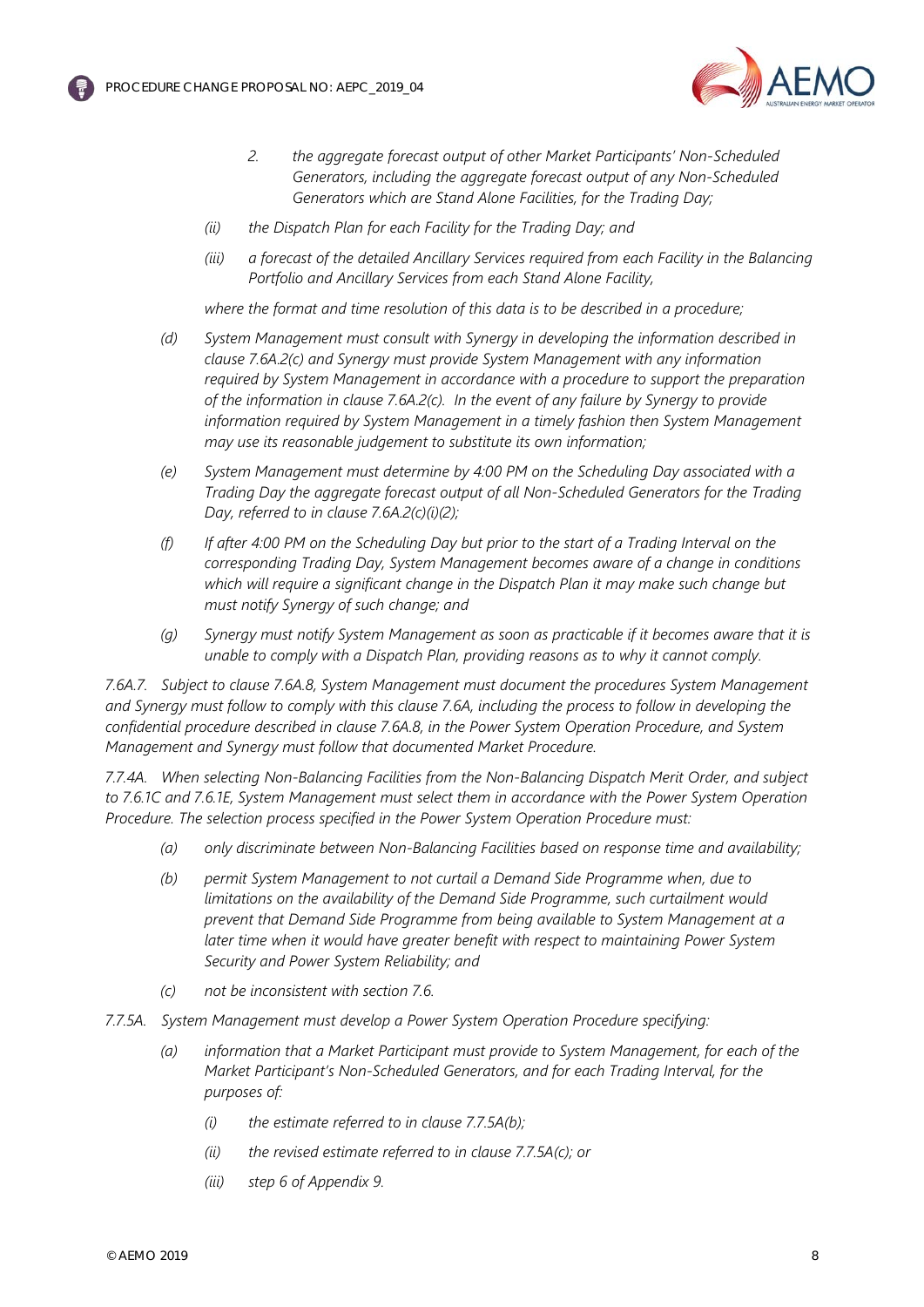



- *(b) for the purposes of clause 7.7.5B and the Relevant Level Methodology – one or more methods that may be used to estimate the maximum quantity of sent out energy (in MWh) that a Non-Scheduled Generator would have generated in a Trading Interval had a Dispatch Instruction not been issued for that Facility and for that Trading Interval;*
- *(c) for the purposes of the Relevant Level Methodology only – the process for revising an estimate that was made strictly in accordance with one of the methods that, under clause 7.7.5A(b), must be specified in the Power System Operation Procedure; and*
- *(d) for the purposes of clause 7.13.1C(e) – one or more methods that may be used to estimate the decrease in the output (in MWh) of each of Synergy's Non-Scheduled Generators as a result of an instruction from System Management to deviate from the Dispatch Plan or change their commitment or output in accordance with clause 7.6A.3(a).*

*System Management and Market Participants must comply with the Power System Operation Procedure.*

*7.7.5B. The quantity to be used for the purposes of clauses 6.15.2(b)(i) and 7.13.1(eF) is System Management's estimate, determined in accordance with the Power System Operation Procedure, of the maximum amount of sent out energy, in MWh, which each Non-Scheduled Generator, by Trading Interval, would have generated in the Trading Interval had a Dispatch Instruction not been issued.*

*7.7.5C. The information to be provided by a Market Participant in the Power System Operation Procedure developed under clause 7.7.5A may include such modelling for the Market Participant's Non-Scheduled Generators that System Management considers may assist it to determine the estimates under clause 7.7.5A(a) or to meet the Dispatch Criteria.*

*7.7.9. System Management must develop, in a Power System Operation Procedure, the procedure System Management and Market Participants must follow in forming, issuing, recording, receiving, confirming and responding to Dispatch Instructions and Operating Instructions and that System Management must follow in determining the quantities described in clause 7.7.5A(a).*

*7.9.19. System Management must document in the Power System Operation Procedure for Dispatch the processes to be used:*

- *(a) for applications under clause 7.9.13;*
- *(b) by System Management in determining whether or not to grant an exemption under clause 7.9.14;*
- *(c) by System Management in determining whether or not to revoke an exemption under clause 7.9.17;*
- *(d) for notification of any exemptions granted or revoked by System Management; and*
- *(e) publishing and maintaining on System Management's website any information and details with respect to any exemptions.*

*7.13.1(eD). System Management must prepare the following data for a Trading Day by noon on the first Business Day following the day on which the Trading Day ends, by Trading Interval, the Load Rejection Reserve Response Quantity and the Spinning Reserve Response Quantity calculated in accordance with the Power System Operation Procedure.*

*7.13.3 System Management must document in the Power System Operation Procedure the procedure to be followed by Rule Participants in providing settlement and monitoring data to AEMO. Rule Participants must comply with that documented Market Procedure.*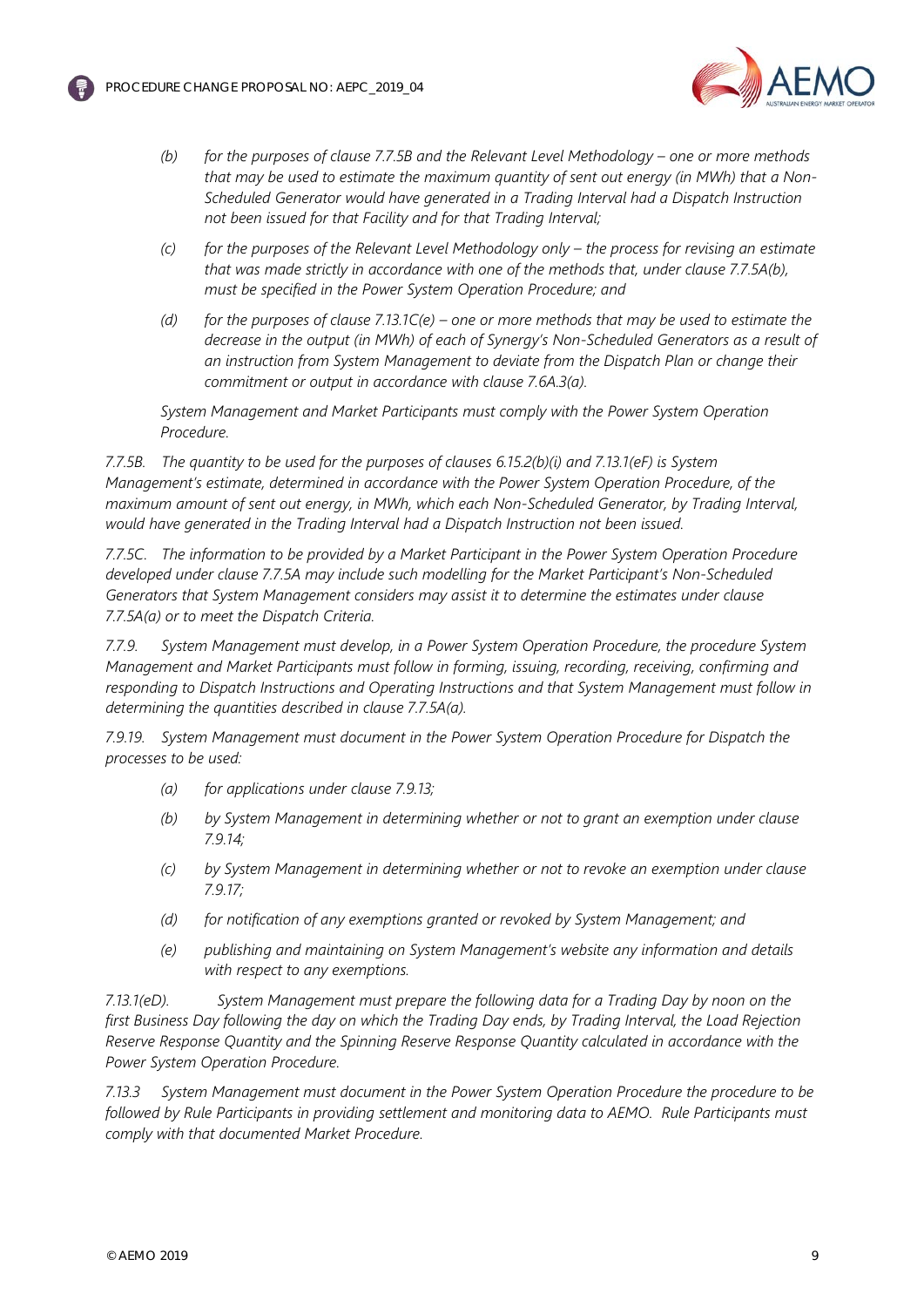



*7A.3.7. System Management must, no later than two hours after the end of the Trading Day, prepare an estimate of:*

- *(a) the SOI Quantity and the EOI Quantity for each Balancing Facility; and*
- *(b) the Relevant Dispatch Quantity,*

*for each Trading Interval in the Trading Day, determined in accordance with the Power System Operation Procedure.*

*7A.3.15. System Management must, for each future Trading Interval in the Balancing Horizon, prepare a forecast of the Relevant Dispatch Quantity, and may prepare a forecast of the EOI Quantity for Non-Scheduled Generators, each determined in accordance with the Power System Operation Procedure. System Management must, each time it has new information on which to determine these quantities, update these forecasts, but is not required to do so more than once per Trading Interval.*

*7B.1.4. System Management must, by 12:00 PM on the Scheduling Day, prepare a forecast of the LFAS Quantity for each Trading Interval in the next Trading Day, determined in accordance with the Power System Operation Procedure.*

The proposed Power System Operation Procedure would be the ninth version of this Procedure. AEMO proposes to commence the revised procedure on 16 July 2019.

#### <span id="page-9-0"></span>**2.2 Context for this consultation**

As part of the amalgamation of System Management and AEMO, the Power System Operation Procedures (PSOP) are being revised and updated. In general, AEMO is revising the Market Procedures to:

- (a) remove any Power System Operation Procedures (PSOP) not required by WEM Rules.
- (b) update all PSOPs to current AEMO standards.
- (c) ensure PSOPs comply with obligations.
- (d) ensure content in Procedures is required because a WEM Rule requirement exists to include detail or process or AEMO requires an obligation on itself or Participants.

Due to the scope of the Procedure (as detailed in section [2.1\)](#page-6-1), AEMO intends to revise the Procedure in phases, as follows:

- (a) the current Procedure Change which makes:
	- (i) editorial clarifications; and
	- (ii) changes required by upcoming Rule Changes, audit items, or operational matters as detailed in section [3.1;](#page-10-0) and
- (b) September 2019 relocate settlement data and administration matters to a new Power System Operation Procedure; and
- (c) January 2020 revise dispatch matters.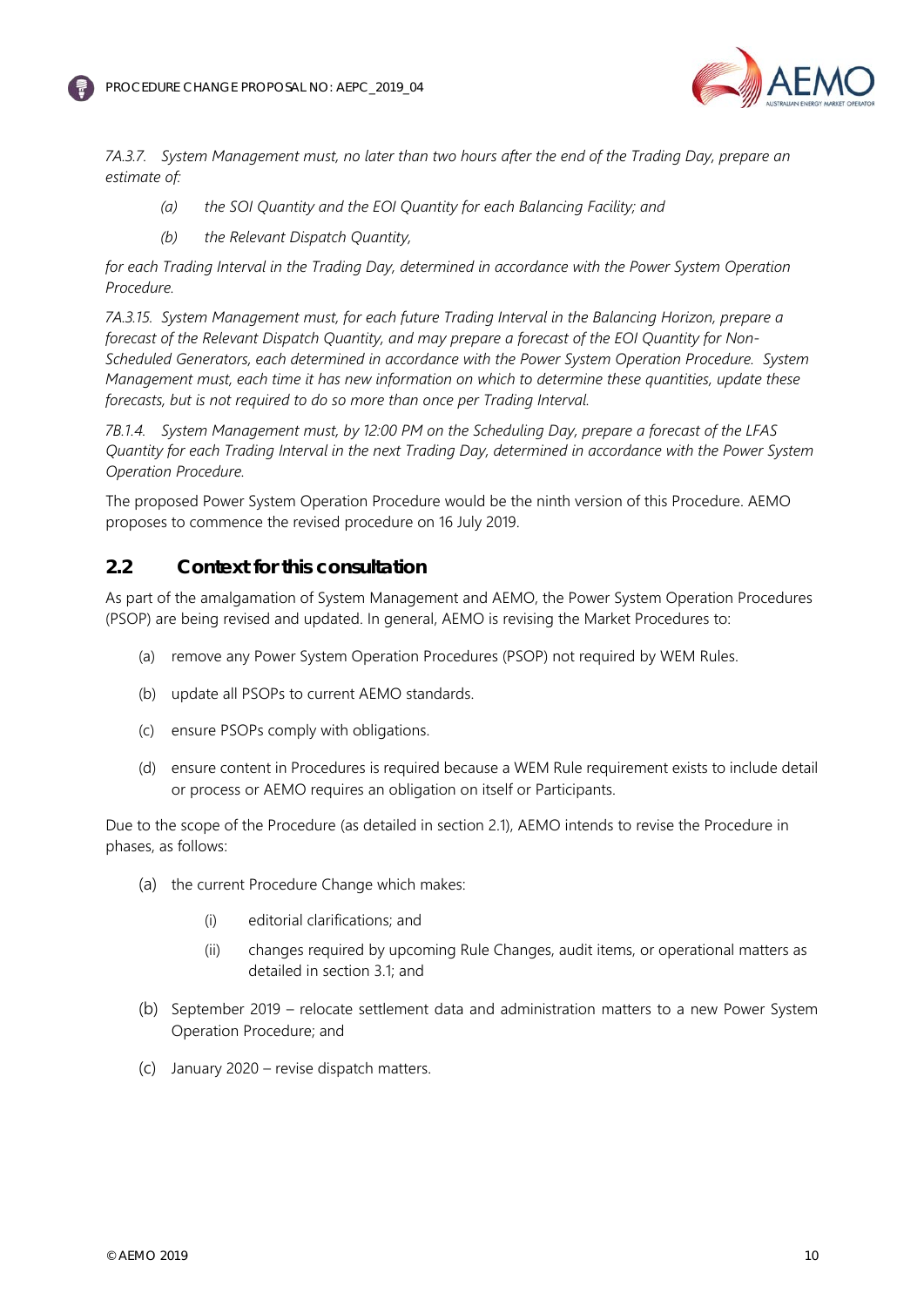



## <span id="page-10-1"></span>**3. PROPOSED PROCEDURE CHANGE**

#### <span id="page-10-0"></span>**3.1 Detail of the proposed procedure change**

Among numerous editorial changes, AEMO is proposing:

- (a) editorial clarifications; and
- (b) changes as a result of upcoming Rule Changes, comments from the Market Auditor, or operational matters, as detailed in the table below.

| Step(s) or<br>Section(s)<br>Affected | <b>Issue</b>                                                                                                                                                                                                                                                                                                                                                                                                                                                                                                                                                    |
|--------------------------------------|-----------------------------------------------------------------------------------------------------------------------------------------------------------------------------------------------------------------------------------------------------------------------------------------------------------------------------------------------------------------------------------------------------------------------------------------------------------------------------------------------------------------------------------------------------------------|
| 1.3.1; 7.2.1                         | In accordance with RC_2015_01, include:<br>• specific references to clauses 3.21B.8, 7.6A.7, 7.9.19; and<br>• further detail relating to clauses 7.6A.2 and 7.7.5A.                                                                                                                                                                                                                                                                                                                                                                                             |
| 3.1.3                                | Clarify the format and time resolution of information provided by AEMO to Synergy under clause 7.6A.2(c).                                                                                                                                                                                                                                                                                                                                                                                                                                                       |
| 4.8.1                                | Clarify the requirements for Demand Side Programmes to provide real-time data.                                                                                                                                                                                                                                                                                                                                                                                                                                                                                  |
| 5.4.1; 5.7.2;<br>5.7.3; 5.7.5        | Clarify the:<br>• methods by which AEMO may issue, and Market Participants may confirm, Operating Instructions;<br>• level Market Participants must respond to for different types of Operating Instructions; and<br>• interaction of Operating Instructions and Dispatch Instructions.<br>In accordance with RC_2018_07, include requirements to allow:<br>• for Operating Instructions to be issued ex-post for Market Generators that are constrained by a Network<br>Outage; and<br>• for the receipt of this Operating Instruction to be deemed confirmed. |
| 7.2.2                                | Clarify the estimation of constrained-off quantities for Non-Scheduled Generators.                                                                                                                                                                                                                                                                                                                                                                                                                                                                              |
| 7.5.1                                | Clarify that the methodology for clause 7A.3.7A uses the same methodology for clause 7A.3.7.                                                                                                                                                                                                                                                                                                                                                                                                                                                                    |
| Various                              | For RC_2014_16, vary steps referring to clauses 7.7.4A and 7.6A.2(c), and remove references to:<br>• Resource Plans;<br>• Dispatchable Loads; and<br>• Non-Balancing Facilities.                                                                                                                                                                                                                                                                                                                                                                                |
| 4.9; 4.10; 5.1<br>and<br>Appendix 1  | Remove unnecessary detail in sections:<br>• 4.9: Dispatch Advisory notices (and as a consequence, Appendix 1);<br>• 4.10: Content and management of Dispatch Advisory notices; and<br>• 5.1: Bona fide changes to the physical status of Facilities.                                                                                                                                                                                                                                                                                                            |

### <span id="page-10-2"></span>**3.2 Proposed drafting**

AEMO has published a draft of the proposed Power System Operation Procedure: Dispatch for consultation, which is available at: [http://www.aemo.com.au/Stakeholder-](http://www.aemo.com.au/Stakeholder-Consultation/Consultations/AEPC_2019_04)[Consultation/Consultations/AEPC\\_2019\\_04.](http://www.aemo.com.au/Stakeholder-Consultation/Consultations/AEPC_2019_04) AEMO has also provided a marked-up version of the revised Procedure.

#### <span id="page-10-3"></span>**3.3 Consultation to date**

Draft versions of the Market Procedure was presented at the WEM AEMO Procedure Change Working Group (WEM APCWG) meeting held on 2 May 2019, during which changes were recommended by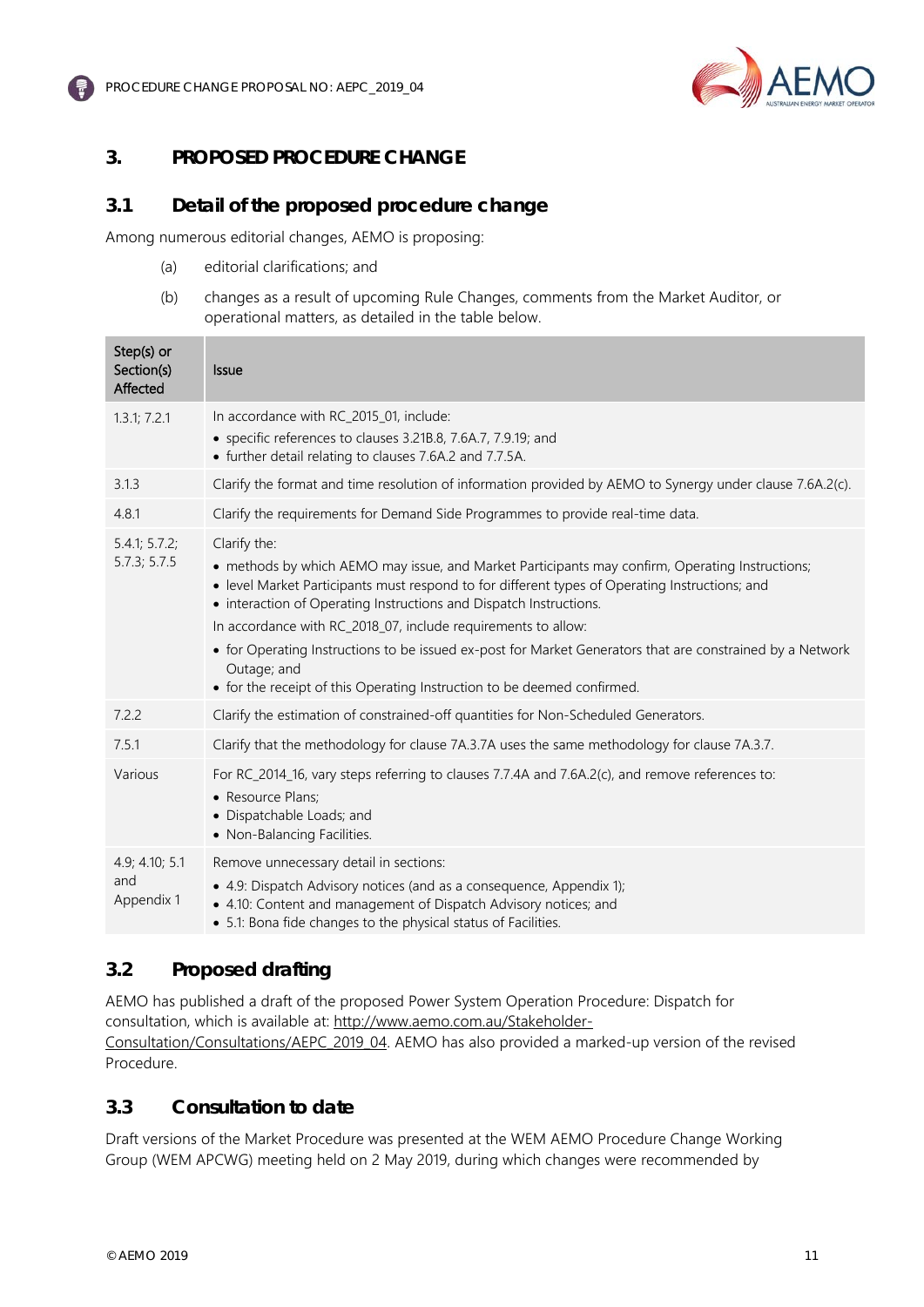

stakeholders. Details of this forum are available at: [http://aemo.com.au/Stakeholder-Consultation/Industry](http://aemo.com.au/Stakeholder-Consultation/Industry-forums-and-working-groups/WA-Forums/WEM-APCWG)[forums-and-working-groups/WA-Forums/WEM-APCWG.](http://aemo.com.au/Stakeholder-Consultation/Industry-forums-and-working-groups/WA-Forums/WEM-APCWG)

These changes have been incorporated into the proposed Power System Operation Procedure that forms part of this Procedure Change Proposal.

### <span id="page-11-0"></span>**3.4 Consistency with WEM Rules, Electricity Industry Act and WEM Regulations**

The proposed revised WEM Market Procedure has been reviewed as a whole by AEMO to ensure compliance with the relevant provisions in the:

- *Electricity Industry Act*.
- WEM Regulations.
- WEM Rules.

#### <span id="page-11-1"></span>**3.5 Consistency with Wholesale Market Objectives**

The steps outlined in this revised Power System Operation Procedure describe the process, procedure, formats and methods required by the clauses detailed in section [2.1.](#page-6-1)

AEMO considers that the steps are drafted in a way that does not change the objectives of the WEM Rules. As a result, AEMO considers that the revised Procedure, as a whole, is consistent with the Wholesale Market Objectives.